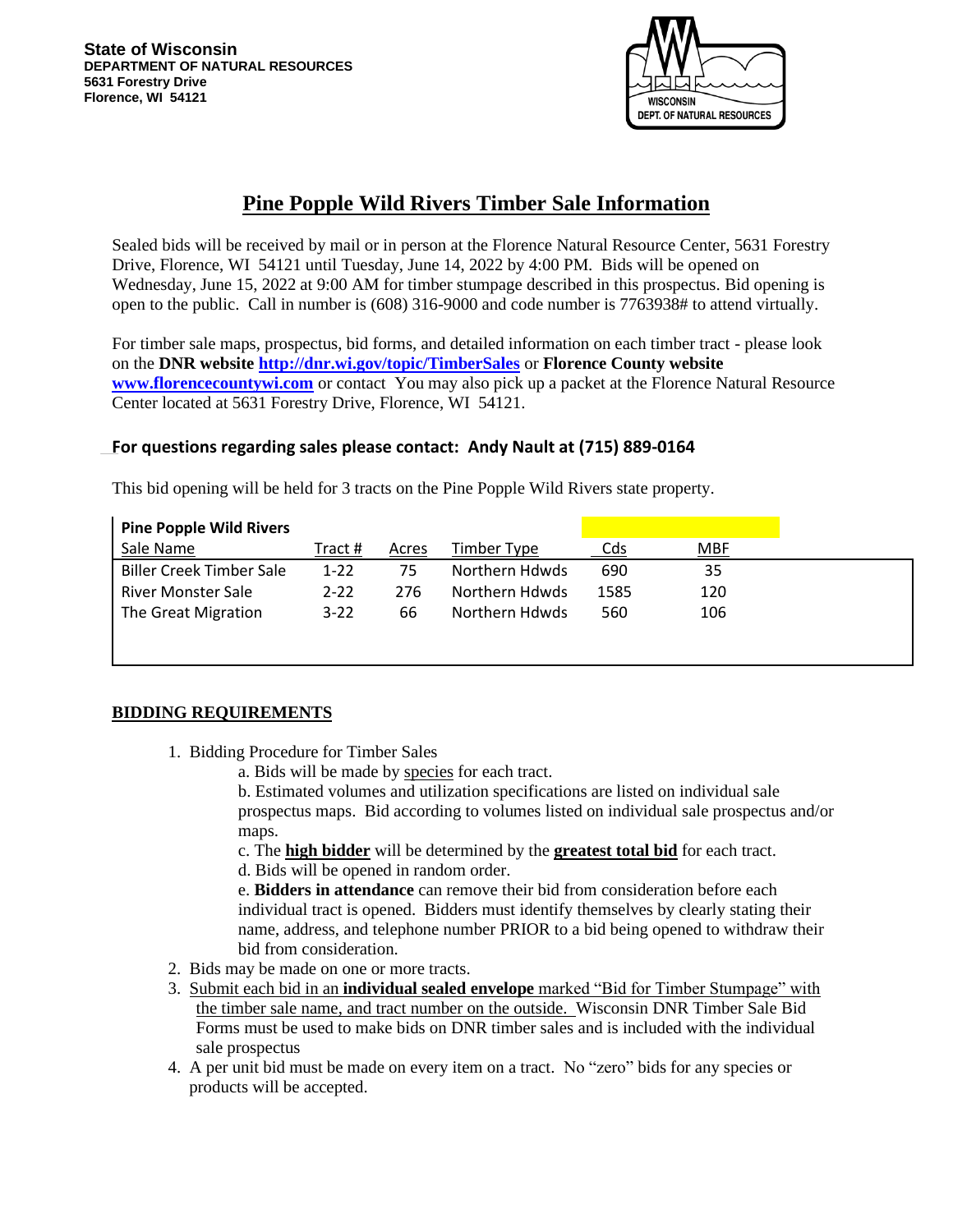- 5. Winning bidders will be notified within 24 hours of bid opening and **must sign the timber sale contract and submit an acceptable performance bond within 6 weeks of the bid opening.** If the winning bidder fails to execute the contract and submit an acceptable performance bond, the bidder shall be required to forfeit to the department an amount equal to 10% of the total bid amount. Failure to forfeit the 10% penalty will result in the bidder being considered ineligible to bid on any state or GNA timber sales for a two-year period.
- 6. A **Performance Bond or Letter of Credit** is required before awarding of contract. The bond shall be fifteen percent (15%) of the total bid value or a minimum of \$1000.00, whichever is greater. The bond will be held intact by the Department of Natural Resources until the satisfactory completion of the timber sale contract. Performance bonds in a form of other than cash for these sales must expire no earlier than **1-year past contract expiration date.**
- 7. The Department of Natural Resources reserves the right to reject any and all bids.

# **SALES TAX CERTIFICATION**

1. A [Sales and Use Tax Exemption Certificate](https://www.revenue.wi.gov/Pages/SalesAndUse/ExemptionCertificate.aspx) must be provided at the signing of the contract. This certificate is required to cover a contractor or individual reselling stumpage harvested for firewood/fuelwood and mills and manufacturing facilities. More information about the certificate can be found at https://www.revenue.wi.gov/DORForms/s-211-inst.pdf

# **UTILIZATION**

- 1. All trees designated for cutting will be utilized to a 4" top and 12" diameter on the small end of the log unless stated otherwise in the prospectus.
- 2. When designated for cutting all trees 2" or greater shall be cut.

# **SCALING AND PAYMENT**

- 1. If eligible for deferred payment option, payment for timber removed from site must be made within 30 days after invoice.
- 2. If not eligible for deferred payment option, no wood will be hauled from the sale area until advanced payment is made.
- 3. If sold as a lump sum sale, payment in full must be made on entire sale, or by the cutting block, or by some other means as mutually agreed upon by Department of Natural Resources and contractor.
- 4. The mill scale ticket system will be used as the preferred method of sale administration. Other scaling systems may be used at the discretion of the Department of Natural Resources.
- 5. If a woods scale system is used, all cordwood or logs will be piled for scaling. Piles will be level and square with at least 50 cords per pile or 10 MBF. At least 50 cords or 10 MBF will be piled before a scale is requested. Scaling requests must be made at least one day in advance.
- 6. No refunds of stumpage payments will be made for un-removed wood, and wood left on the sale area at contract expiration shall revert to the seller.
- 7. Scribner Decimal C Log Rule shall be used for scaling logs. Conversion from MBF to cords or cords to MBF shall be 2.44 cords per MBF for softwoods and 2.2 cords per MBF for hardwoods.
- 8. Weight scale conversions will be at rates as specified in the Department of Natural Resources timber sale handbook listed below, unless the individual timber sale has specific mixed species pro-rates/conversions.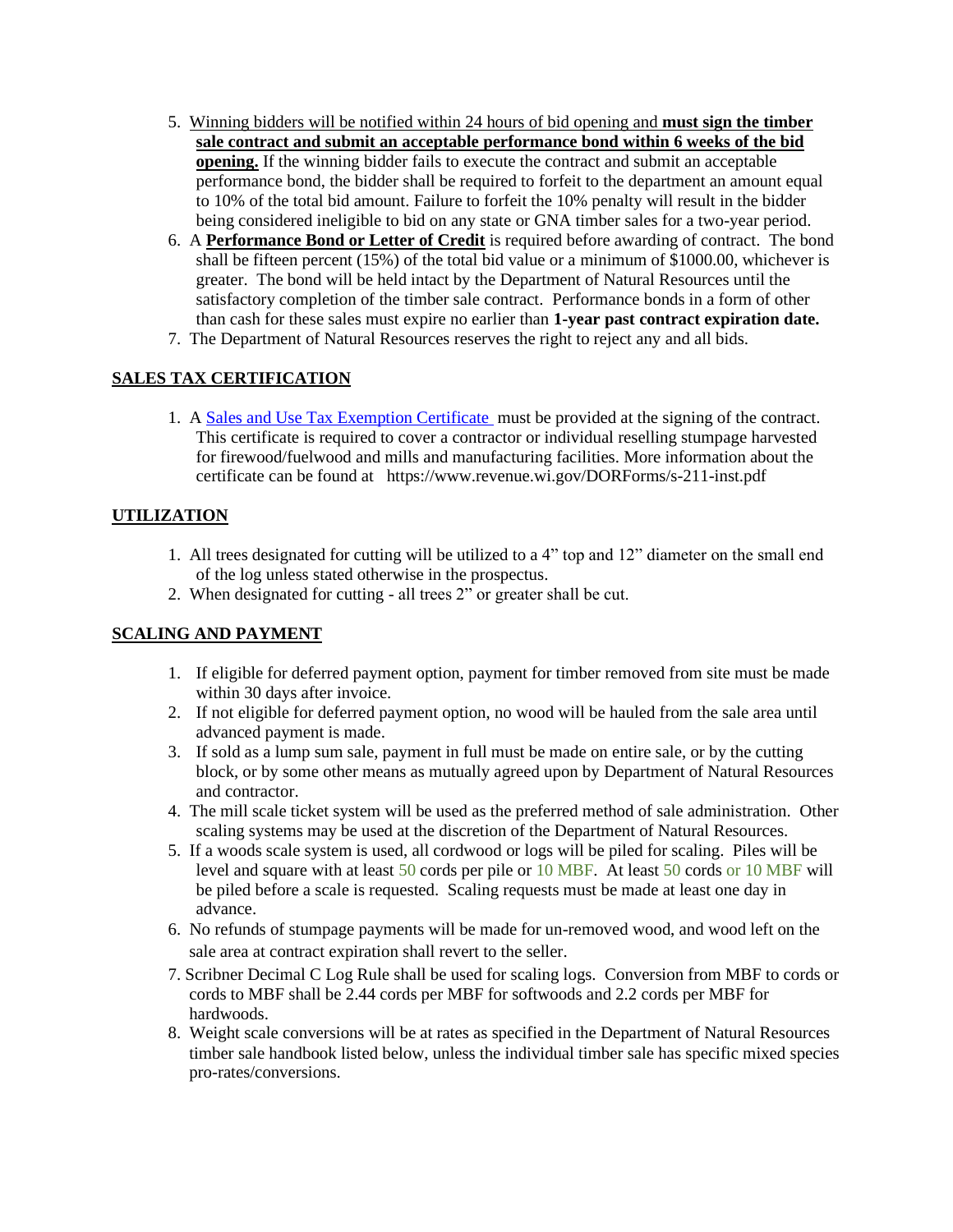| <b>Species</b>      | Weight<br>(lbs.) | Weight (tons) | <b>Species</b>  | Weight<br>(lbs.) | Weight (tons) |
|---------------------|------------------|---------------|-----------------|------------------|---------------|
| Ash                 | 4600             | 2.3           | Jack pine       | 4250             | 2.125         |
| Aspen               | 4500             | 2.25          | Locust          | 5300             | 2.65          |
| Balsam              | 4250             | 2.125         | Mixed hardwood  | 4800             | 2.4           |
| Balsam poplar       | 4900             | 2.45          | Red oak         | 5500             | 2.75          |
| Basswood            | 3850             | 1.925         | Red pine        | 4500             | 2.25          |
| Beech               | 5050             | 2.525         | Soft maple      | 4550             | 2.275         |
| <b>Black Cherry</b> | 4300             | 2.15          | Spruce          | 4000             | 2.0           |
| Cedar               | 3150             | 1.575         | <b>Tamarack</b> | 4650             | 2.325         |
| Cottonwood          | 4650             | 2.325         | White birch     | 4800             | 2.4           |
| Elm                 | 5000             | 2.5           | White oak       | 5850             | 2.925         |
| Hard maple          | 5100             | 2.55          | White pine      | 4200             | 2.1           |
| Hemlock             | 4800             | 2.4           | Yellow birch    | 5350             | 2.675         |
| Hickory             | 5400             | 2.7           |                 |                  |               |

#### CORDWOOD WEIGHT CONVERSION FACTORS POUNDS PER CORD

#### **CONTRACT PERIOD**

1. See individual timber sale prospectus for contract expiration date. **This date is** noted on the individual timber sale map.

#### **CONTRACT EXTENSIONS**

Contract extensions will not be granted without justifiable reason. Justification will be determined by the Department of Natural Resources. Contract expiration dates are given on the individual timber sale. Contract extensions are not guaranteed. All extensions, if granted, will be for 1 year*.* Extension requests will be considered with the following conditions:

#### **One and Two-year contracts**

- 1st extension  $-5\%$  increase in stumpage rate
- $2<sup>nd</sup>$  extension an additional 10% increase in stumpage rate

#### **Three and Four-year Contracts**

• 1st extension – 15% increase in stumpage rate (only 1 extension granted)

# **OTHER CONDITIONS**

1. Wisconsin's Best Management Practices for Water Quality, Woody Biomass Harvesting Guidelines, and Best Management Practices for Invasive Species must be followed on all DNR timber sales. More information on these management guidelines can be found at the links found below.

Water Quality BMPs: <https://dnr.wi.gov/topic/ForestManagement/bmp.html> Biomass: <https://councilonforestry.wi.gov/Pages/WoodyBiomass/Default.aspx> Invasive BMPs: <https://councilonforestry.wi.gov/Pages/InvasiveSpecies/Forestry.aspx>

2. Tract #1 harvest dates for Blocks #1,  $2 \& 43$  are  $9/15 - 3/15$ . Block #4 on Tract #1 has a frozen ground requirement. Tract #2 harvest dates is  $9/15 - 3/15$ . Tract #3 harvest dates are  $8/10 - 3/15$ .